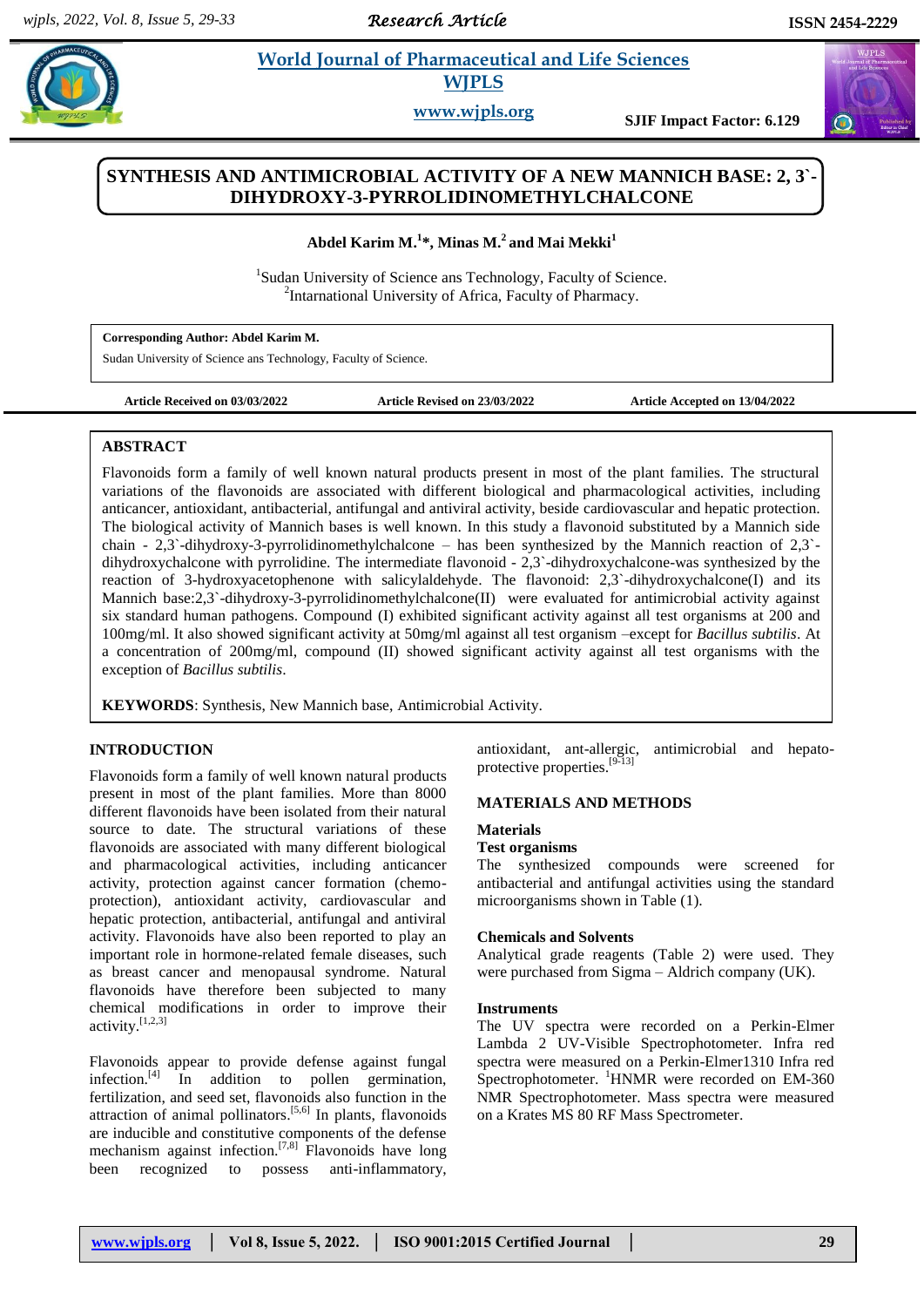#### **Table 1: Test organisms.**

| N <sub>0</sub> | Micro organism           | <b>Type</b> |
|----------------|--------------------------|-------------|
| 1              | <b>Bacillus</b> subtilis | $G+ve$      |
| $\overline{2}$ | Staphylococcus aureus    | $G+ve$      |
| 3              | Pseudomonas aeroginosa   | $G$ -ve     |
| 4              | Escherichia coli         | G-ve        |
| 5              | Aspergillusniger         | fungus      |
| 6              | Candida albicans         | fungus      |

**Table 2: Chemicals and solvents.**

| No. | <b>Chemical</b>       |
|-----|-----------------------|
|     | Absolute ethanol      |
| 3   | Formalin              |
|     | Pyrrolidine           |
| 8   | 2-Hydroxyacetophenone |
| q   | Salicylaldehyde       |

#### **Methods**

**Synthesis protocols**

#### **Synthesis of 2,3`-dihydroxychalcone(I)**

3-Hydroxyacetophenone (2.72g, 20mmol) was added to salicylaldehyde (2.44g,20mmol) in 20% ethanolic sodium hydroxide (20ml). The mixture was stirred for 24 hours at room temperature and left overnight. Removal of the solvent under reduced pressure gave the product.

#### **Synthesis of 2,3`-dihydroxy-3 pyrrolidinomethylchalcone (II)**

Formalin (0.8g,10mmol) was added dropwise with stirring to a mixture of compound (I) (2.39gm,10mmol) and pyrrolidine (1.7gm,10mmol) in absolute ethanol (10ml) at  $0^0$ C. The mixture was stirred for 1 hour and left overnight. Removal of the solvent in *vacuo* gave the product.



#### **RESULTS AND DISCUSSION**

A Mannich base: 2,3`-dihydroxy-3 pyrrolidinomethylchalcone(II) has been synthesized via a Mannich reaction of 2,3`-dihydroxychalcone with pyrrolidine and formalin. The intermediate flavonoid: 2,3`-dihydroxychalcone(I) was synthesized by the reaction of 3-hydroxyacetophenone with salicylaldehyde. The structures of the Mannich base(II) and the intermediate flavonoid(I) have been characterized by spectral tools  $(UV,IR,$ <sup>1</sup>HNMR).

#### **Compound I (2,3`-dihydroxychalcone)**



The IR spectrum of (I) (Fig. 1) gave  $\sim$  (KBr) 646,808, 865 (C-H, Ar bending), 1413 (C= C Ar), 1664 (C=O) and 3427 (OH stretching). The UV spectrum of compound (I) showed (Fig.2)  $\lambda_{\text{max}}$  (MeOH) 322,374 nm which is due to a carbonyl chromophore extended by phenyl and hydroxyl auxochromes.

The  ${}^{1}$ HNMR spectrum of (I) gave(Fig.3) a signal at δ3.45 assigned for two vinylic protons (overlapping the solvent (DMSO) residual water protons).The multiplet at  $\delta$ 6.8 – 7.8 is due to the aromatic protons. The resonance at δ2.50 is due to solvent residual protons.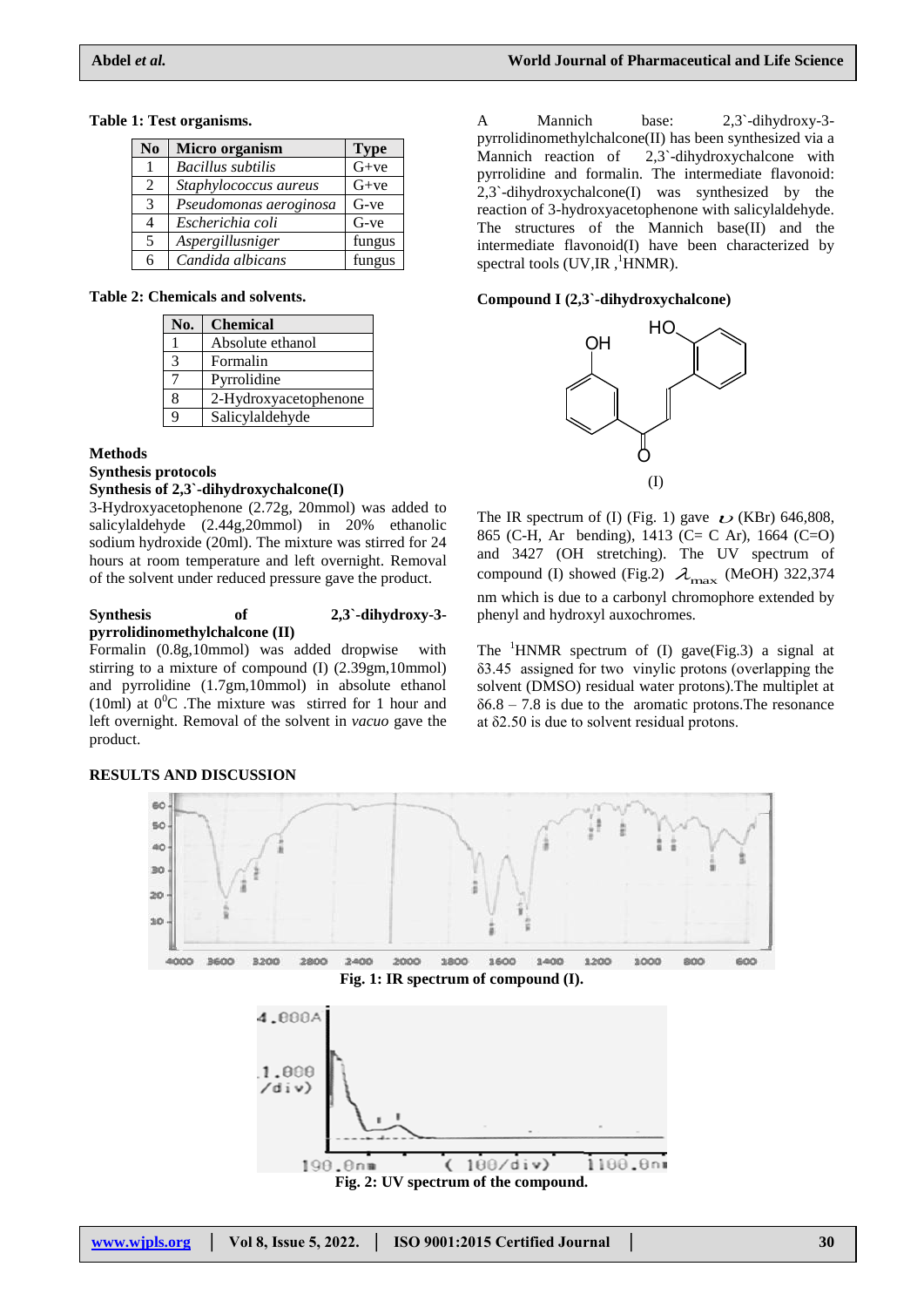

**Fig. 3: <sup>1</sup>HNMR spectrum of the compound (I).**





The IR spectrum of (II) (Fig. 4) gave  $U$  (KBr) 678,754,864 (C-H, Ar. bending), 1253 (C-N), 1482 (C=C, Ar), 1652 (C=O), and 3386 (OH stretching). The UV spectrum showed (Fig.5)  $\lambda_{\text{max}}$  (MeOH) 319nm which corresponded to a carbonyl chromophore extended by a phenyl and hydroxyl auxochromes.

The  ${}^{1}$ HNMR spectrum of compound II showed (Fig.6) a resonance at  $\delta$ 3.62 assigned for five methylene moieties. The aromatic protons resonated at δ6.2, 7.1 and 7.2ppm. The mass spectrum (Fig. 7) gave the ion m/z 325 corresponding:  $M^+ + 2.$ 



**Fig. 5: UV spectrum of compound II.**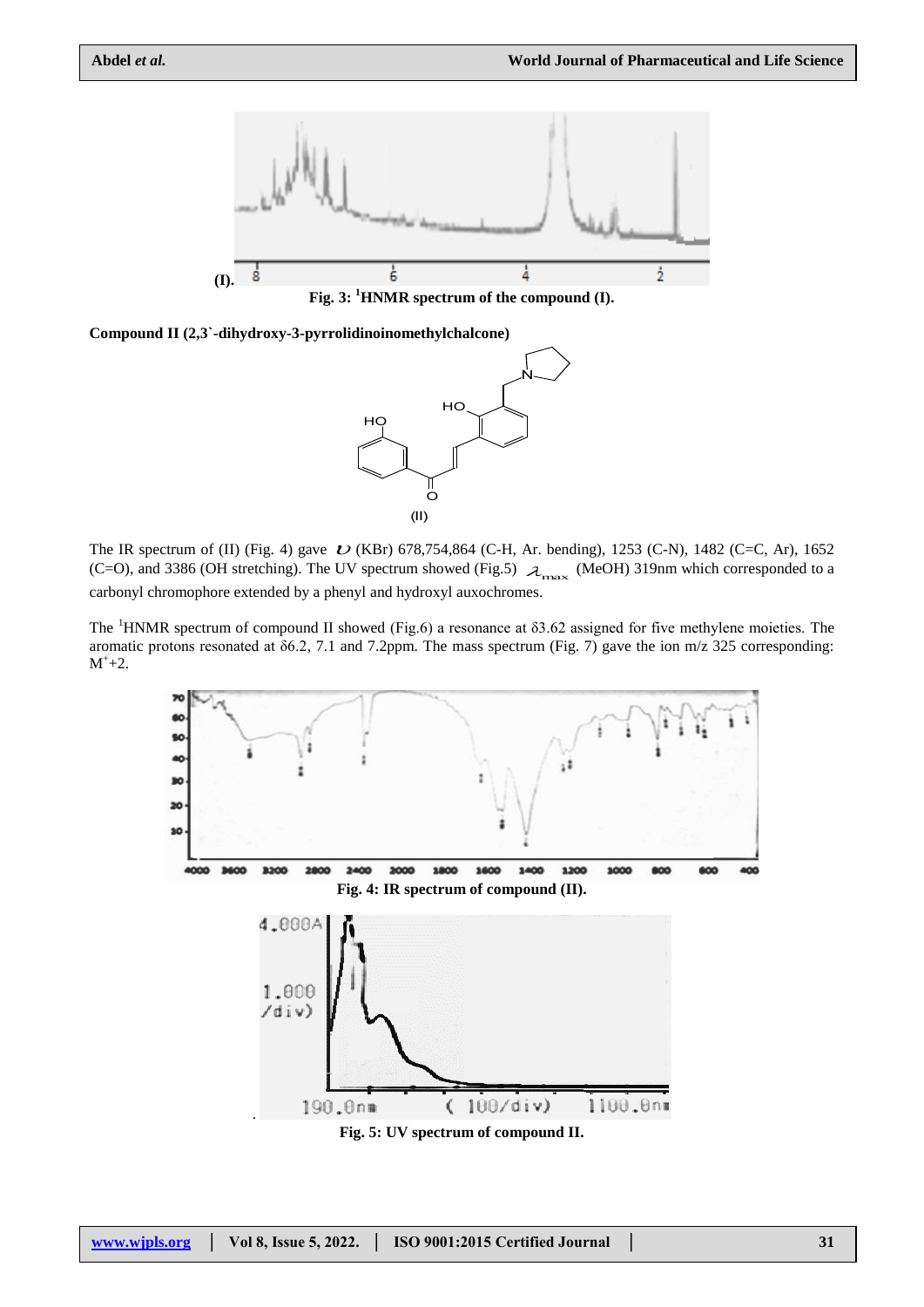

#### **Antimicrobial activity**

The synthesized compounds (I and II) were screened for their antimicrobial activity against six standard human pathogens. The averages of the diameters of the growth inhibition zones are shown in Table (3).The results were interpreted in commonly used terms: less than 9mm(inactive); 9 -12mm(weak);13-18(active); more than 18(very active).Tables (4) and (5) represent the antimicrobial activity of standard antibacterial and

antifungal chemotherapeutic agents against standard bacteria and fungi respectively.

Compound (I) exhibited significant activity against all test organisms at 200 and 100mg/ml. It also showed significant activity at 50mg/ml against all test organism – except for *Bacillus subtilis*. At a concentration of 200mg/ml, compound (II) showed significant activity against all test organisms with the exception of *Bacillus subtilis*.

**Table 3: Inhibition zones (mm/mg sample) of compounds I and II.**

| <b>Sample</b> | Conc. mg/ml | Ec. | Pa. | Bs. | Sa. | Ca. | An. |
|---------------|-------------|-----|-----|-----|-----|-----|-----|
|               | 200         | 28  | 24  | 22  | 21  | 25  | 24  |
| Compound I    | 100         | 25  | 21  | 20  | 19  | 23  | 22  |
|               | 50          | 21  | 18  | 16  |     | 21  | 18  |
|               | 200         | 17  |     |     |     | 20  | 17  |
| Compound II   | 100         | 16  |     |     |     | 18  | 15  |
|               | 50          | 16  | 16  | 14  | 6   | 16  | 14  |

| Table 4: Inhibition zones (mm/mg sample) of standard antibacterial agents. |  |  |  |  |
|----------------------------------------------------------------------------|--|--|--|--|
|----------------------------------------------------------------------------|--|--|--|--|

| Drug       | Conc. mg/ml | B.s. | S.a. | E.c. | P.a. |
|------------|-------------|------|------|------|------|
| Ampicillin | 40          | 15   | 30   |      |      |
|            | 20          | 14   | 25   |      |      |
|            | 10          | 11   | 15   |      |      |
|            | 40          | 25   | 19   | 22   | 21   |
| Gentamicin | 20          | 22   | 18   | 18   | 15   |
|            |             | 17   | 14   | 15   | 12   |